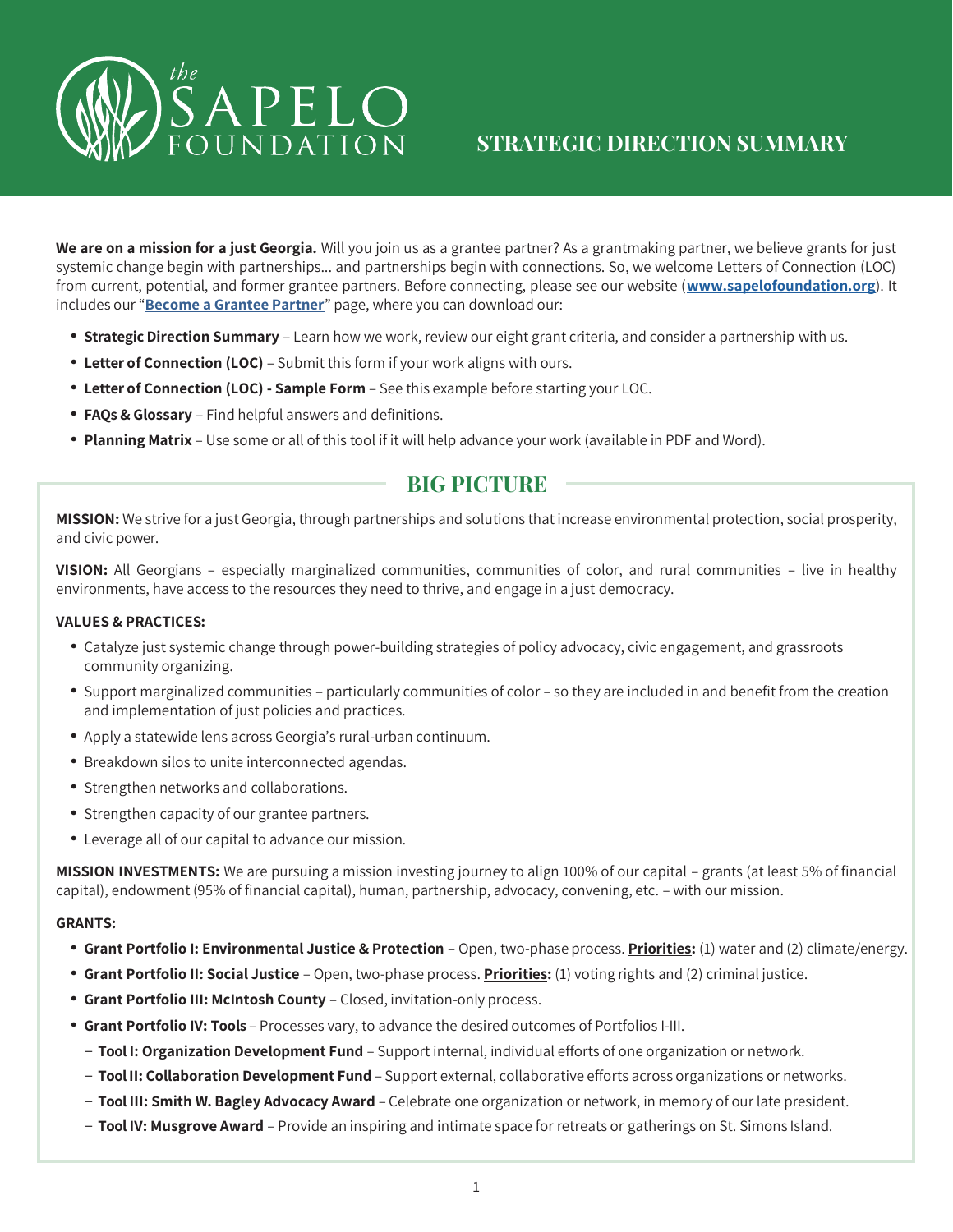

# **DETAILS: GRANT PORTFOLIOS I & II**

| <b>Timeline</b>                                              | <b>Grant Portfolio I:</b><br><b>Environmental Justice &amp; Protection</b> | <b>Grant Portfolio II:</b><br><b>Social Justice</b> |
|--------------------------------------------------------------|----------------------------------------------------------------------------|-----------------------------------------------------|
| <b>Grantmaking Phase I - Letters of Connection Due:</b>      | August 15                                                                  | February 15                                         |
| Board Meeting I - Grant Application Invitations Issued: Fall |                                                                            | Spring                                              |
| <b>Grantmaking Phase II - Grant Applications Due:</b>        | February 15                                                                | August 15                                           |
| <b>Board Meeting II - Grant Awards Issued:</b>               | Spring                                                                     | Fall                                                |
| Assess, Evaluate, & Learn - Grant Reports Due:               | February 1 of following year(s)                                            | August 1 of following year(s)                       |

# **GRANT PORTFOLIO I – ENVIRONMENTAL JUSTICE & PROTECTION:**

- **Objectives**  Increase the number of Georgians who:
	- 1. Shape and benefit from environmental policies, practices, and systems that are just and effective.
	- 2. Prosper in safe, healthy, sustainable, and protected environments.
- **DesiredOutcomes** –By utilizing strategies reflected in our values, practices, objectives, and grant criteria, we seek to contribute to just systemic change that results in the following:
	- 1. **Increasedpassageandimplementation**ofpolicies,practices,andsystems thatadvanceenvironmentaljusticeandprotection.
	- 2. **Stronger collaboration**amongorganizations, collaborations, andnetworks thatpursue environmental justice andprotection efforts.
	- 3. **Stronger capacity** of organizations, collaborations, and networks that pursue environmental justice and protection, as evidencedby:**(a)** Stronger policyadvocacy, civicengagement, andgrassroots community organizingwork.**(b)** Stronger equity and justice lenses across their work. **(c)** Stronger organizational health, leadership, and membership.
	- 4. **MoreGeorgians**, especially communities of color andrural communities:**(a)**Participate inpolicy advocacy, civic engagement, or grassroots community organizing for environmental justice and protection. **(b)** Prosper in safe, healthy, sustainable, and protected environments.

### **GRANT PORTFOLIO II – SOCIAL JUSTICE:**

- **Objectives**  Increase the number of Georgians who:
	- 1. Shape and benefit from civic and social policies, practices, and systems that are just and effective.
	- 2. Prosper with full rights, protections, access, and agency in our democracy.
- **DesiredOutcomes** –By utilizing strategies reflected in our values, practices, objectives, and grant criteria, we seek to contribute to just systemic change that results in the following:
	- 1. **Increased passage and implementation** of policies, practices, and systems that advance social justice.
	- 2. **Stronger collaboration** among organizations, collaborations, and networks that pursue social justice efforts.
	- 3. **Stronger capacity** of organizations, collaborations, and networks that pursue social justice, as evidenced by: **(a)** Stronger policy advocacy, civic engagement, and grassroots community organizing work. **(b)** Stronger equity and justice lenses across their work. **(c)** Stronger organizational health, leadership, and membership.
	- 4. **More Georgians**, especially communities of color andrural communities:**(a)**Participate inpolicy advocacy, civic engagement, or grassroots community organizing for social justice. **(b)** Prosper with fuller rights, protections, access, and agency in our democracy.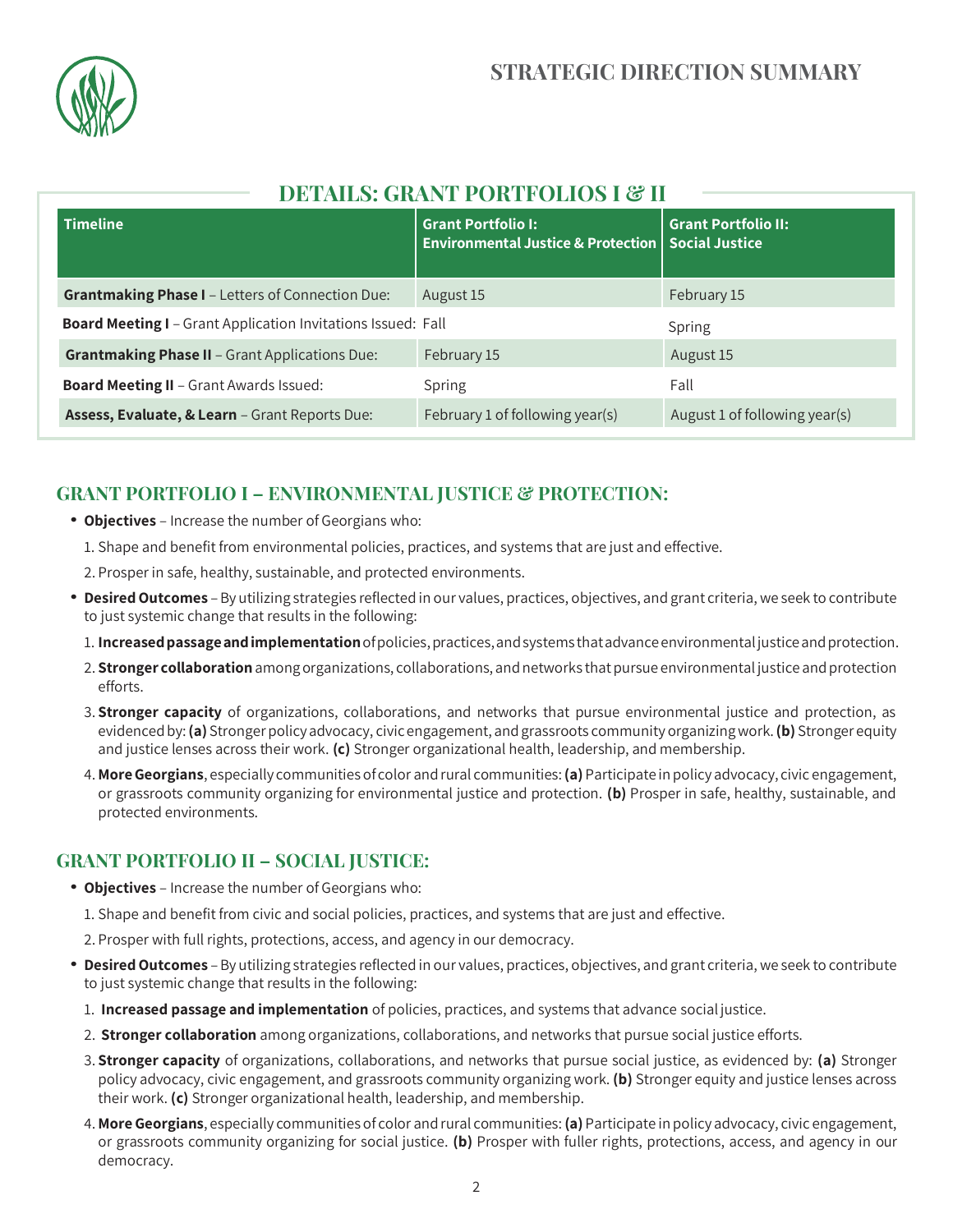

#### **GRANT APPLICANTS:**

- **Tax Status** Must be 501(c)(3) tax-exempt nonprofit organizations in good standing with the IRS (or have fiscal sponsors).
- **Type**  May submit on behalf of one of three applicant types: organization, formal network, or less-formal collaboration.
- **Purpose**  May submit content about one of two purposes: general work or one project.
- **Lifecycle Stage**  May represent any institutional lifecycle stage: start-up, growth, maturity, or renewal.
- **Number**  May submit multiple times annually for either/both main grant portfolios, as needs and opportunities arise.
- **Not Confidential** We may share content of some LOCs, applications, and/or reports with other leaders, foundations, etc.

### **GRANT CRITERIA:**

We prioritize the following criteria when awarding grants:

- 1. **Mission, Values, & Portfolio Alignment**  Support grantee partners that share our pursuit of environmental justice and protection and/or social justice.
- 2. **Promising Efforts**  Support grantee partners with promising efforts that demonstrate **(a)** important needs, opportunities, or threats for just systemic change; **(b)** goals that, if achieved, can advance solutions for just systemic change; **(c)** coherent and data-informed plans or methodologies; and **(d)** evidence or likelihood for success, with an evaluation process.

We use the remaining six criteria to assess the promise of an effort and determine if we are the right grantmaking partner:

- 3. **Primary Strategies**  Pursue **(a)** policy advocacy, **(b)** civic engagement, and/or **(c)** grassroots community organizing as the primary strategy. We prioritize promising efforts that include more than one of these power-building and complementary strategies for just systemic change.
- 4. **Marginalized Communities** Ensure marginalized communities, particularly communities of color, are included in and benefit from the pursued just systemic change. We prioritize promising efforts that include and benefit more than one marginalized community.
- 5. **Place Focus**  Focus on **(a)** statewide efforts, with meaningful inclusion and perspectives of those living in more rural communities and smaller cities outside metro Atlanta, and/or **(b)** local or regional efforts based outside metro Atlanta. We use a statewide lens to consider just systemic change across all 159 counties on Georgia's rural-urban continuum. Specifically: We use the United Way's 13-county definition for metro Atlanta: Butts, Cherokee, Clayton, Cobb, Coweta, Dekalb, Douglas, Fayette, Fulton, Gwinnett, Henry, Paulding, and Rockdale. We support statewide efforts that work within those 13 counties, if grantee partners demonstrate that meaningful inclusion and benefits are not limited to communities within those 13 counties (note: option a for "place focus" criterion).
- 6. **Interconnected Agendas**  Breakdown silos in order to unite interconnected agendas for just systemic change across **(a)**  strategies,**(b)** communities,**(c)** places,**(d)**issues,**(e)** sectors, and/or**(f)** movements. We prioritize promising efforts thatinclude more than one interconnected agenda.
- 7. **Collaborative Approaches**  Engage in authentic and effective collaboration. We prioritize promising efforts for just systemic change driven by **(a)**formal networks,**(b)**less-formal collaborations oftwo or more organizations, and/or**(c)** anchorinstitutions that lead, convene, or support collaborative efforts. We tailor our support for each collaboration based on its structure, key partners, goals, and lifecycle stage (start-up, growth, maturity, or renewal). We particularly value partnerships between unlikely allies, who can generate greater power and new solutions together.
- 8.**Organization or Network Health**  Demonstrate strong **(a)** financial sustainability, **(b)** internal capacity, and **(c)** strategic acumen, all essential ingredients for advancing a mission for just systemic change.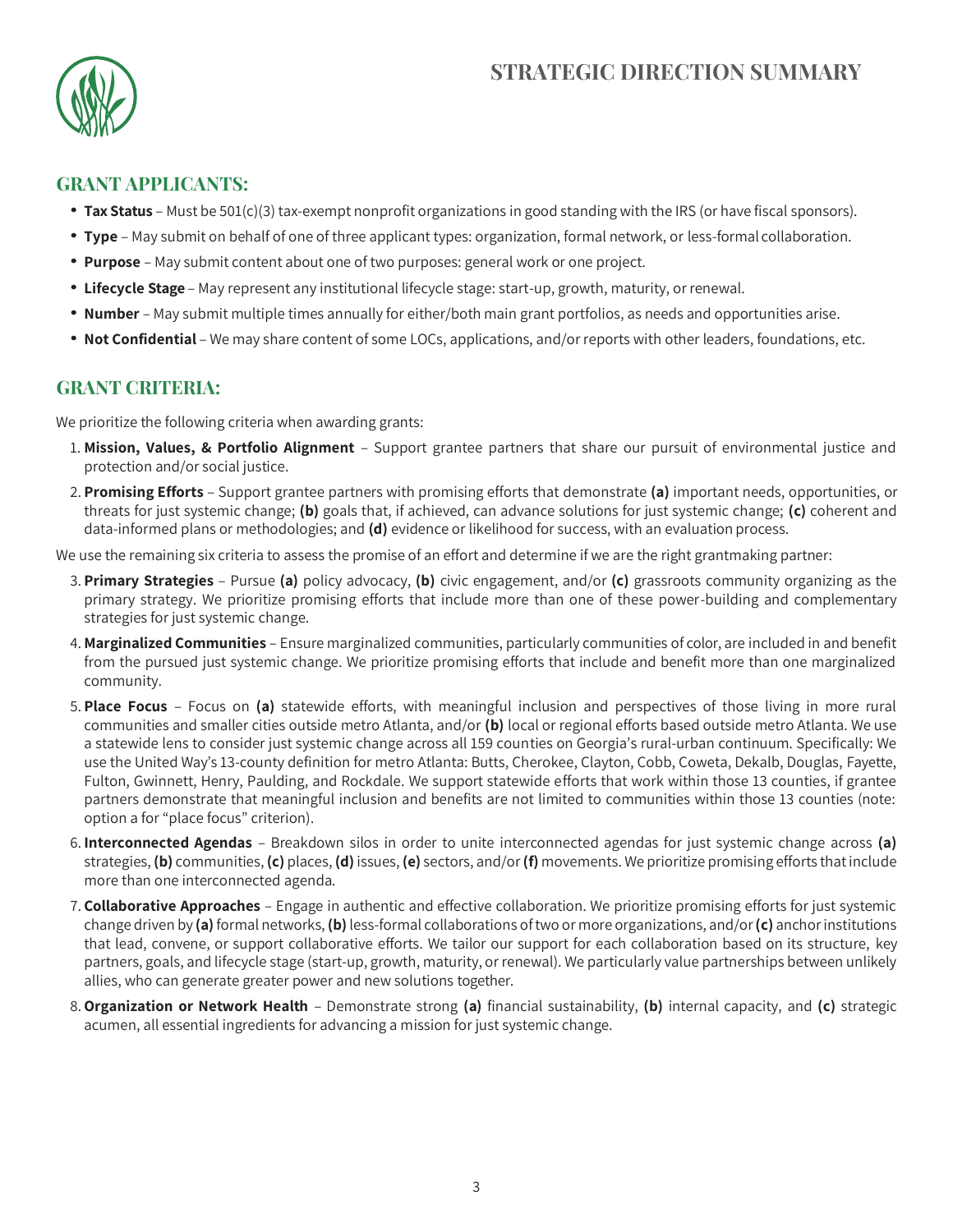

### **GRANT INELIGIBILITY:**

We do not support the following:

- Brick-and-mortar building projects, including construction materials and labor costs
- Endowment funds
- Fraternal groups or civic clubs
- Individuals
- Medical research
- Museums, aquariums, or other large public facilities
- National or regional organizations, unless their efforts specifically benefit Georgia and funds are allocated to Georgia
- Organizations that are not tax-exempt
- Payment of debts
- Places of worship, unless their work is connected to broader efforts, communities, collaborations, or networks

## **GRANTMAKING PHASE I – LETTER OF CONNECTION (LOC):**

- **Process** LOCs are the first oftwo phases in our grantmaking process. They help us start conversations. Based on our eight grant criteria, LOCs include three parts:**(a)** overview, **(b)** questionnaire, and **(c)** summary. We value each LOC shared with us, yet given our finite resources, we anticipate more eligible and promising LOCs than we can fund. Therefore, we review every LOC, contact some to learn more, and invite few to submit grant applications (phase two). Annually, one or more LOCs can be submitted for either grant portfolio, and the same LOC form applies to both of our main grant portfolios.
- **Grant Portfolio I: Environmental Justice & Protection**  LOCs due: August 15. **Priorities:** (1) water and (2) climate/energy.
- **Grant Portfolio II: Social Justice**  LOCs due: February 15. **Priorities:** (1) voting rights and (2) criminal justice.

### **GRANTMAKING PHASE II – GRANT APPLICATION:**

- **Process** –Grant applications are invitation-only and usually based onLOCs. Beyond what was shared in original LOC submissions, grant applications only request: **(a)** some additional information (e.g., budgets) and **(b)** final/updated LOCs that may include revised or expanded responses to key questions. During board meetings, our trustees vote on all grants. At least a month before a deadline, grant applications are availableon our online portal. Given ourlongtime policy: Incomplete orlate grant applications cannotbe accepted, unless extensions were requested or offered at least three days before a deadline. Please see the "**[Grantee](http://sapelo-foundation.flywheelsites.com/grantee-partners/)  [Partners](http://sapelo-foundation.flywheelsites.com/grantee-partners/)**" page of our website to access our online portal for grant applications and grant reports.
- **Grant Portfolio I: Environmental Justice & Protection**  Grant applications due: February 15.
- **Grant Portfolio II: Social Justice**  Grant applications due: August 15.

#### **GRANT REPORT:**

- **Process** Although we look forward to being in touch with grantee partners throughout each year, annual grantreports help our grantee partners and our foundation assess, evaluate, and learn together. Grant reports let grantee partners share outcomes, updates, and lessons learned about: **(a)** content from grant applications and **(b)** one or more of our four desired outcomes for a given grant portfolio. At least a month before a deadline, grant reports are made available to on our online portal. Given our longtime policy: Grantee partners that do not submit complete and on-time reports cannot be considered for future grants, unless extensions were requested or offered at least three days before a deadline.
- **Grant Portfolio I: Environmental Justice & Protection**  Grant reports due: February 1.
- **Grant Portfolio II: Social Justice**  Grant reports due: August 1.